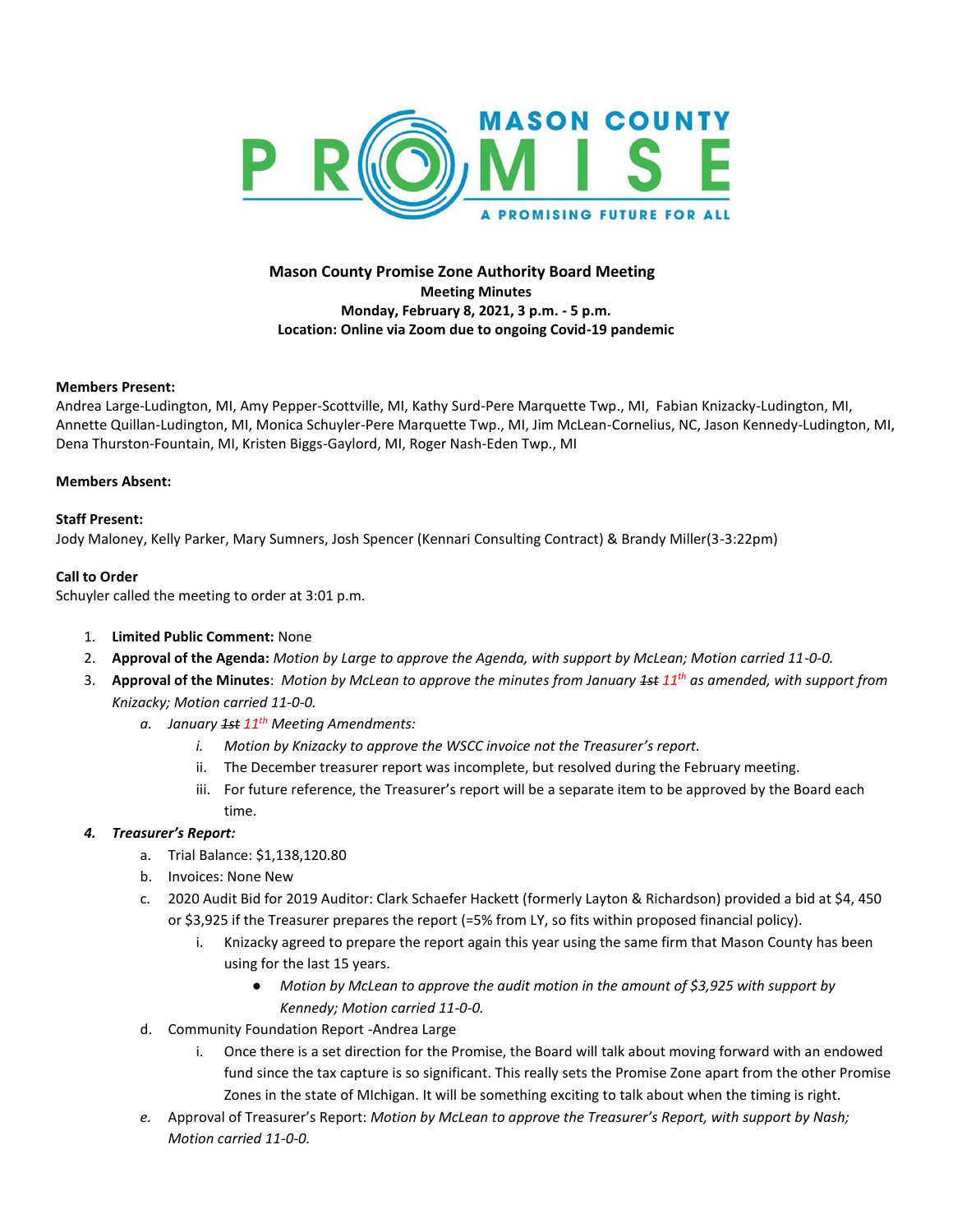- **5. Director's Report-**Maloney shared a brief list of her activities over the past month, January-February 2021. Maloney will add in the graduates by cohort year to the numbers reported (included on the last page of minutes).
- **6. New Business**
	- **a.** Focus Area Discussion: Kennari Consulting
		- i. Review stated goals of the Promise Zone: Vision & What's in the Plan
		- ii. Map the continuum to college success
		- iii. Review existing programs and partnerships
		- iv. Consider strengths and opportunities along with continuum
		- v. Next steps in the discussion
	- b. Committee Reports:
		- **i.** Appeals Committee: met on 2/1/21 @ 11am; Next meeting 6/7/21@ 11am
			- Recommending Appeal #20 for approval
				- a. *Motion by McLean to approve the recommended appeal #20 with support by Large; Motion carried 11-0-0.*
				- Sample Committee Charter for review and approval
					- a. *Motion by Knizacky to approve the Committee Charter with support by Nash; Motion carried 11-0-0.*
		- ii. Student Success Committee met on 2/8/21 @ 8am; Next meeting 5/10/21 @ 8am
			- Items for review
				- a. Recommendations: None. Reports given at the meeting can be found at <https://www.masoncountypromise.org/copy-of-students>
				- b. Committee Purpose-Maloney asked that board send her their thoughts
					- i. Quillan suggested to identify post-secondary achievement problems, then work backwards to propose a solution that can be addressed by the Promise Zone.
		- iii. Executive Committee met on 1/25/21 @ 12pm; Next meeting 6/1/21 @ 3pm
			- Items for review:
				- a. Director Job Description
					- i. Revisit this once the focus is narrowed
				- b. Board Member Role Description
					- i. *Motion by McLean to approve the Board Member Role Descriptions into the handbook with support by Nash; Motion carried 11-0-0.*
		- iv. Policy Committee: Met on 1/6/21:
			- *Motion by McLean to approve the minutes from the January 6th Policy Committee meeting with support by Nash; Motion carried.*

# **7. Old Business:**

- a. MMRMA Annual Renewal
	- i. Kennedy has a meeting 2/9/21 to discuss MMRMA.
- b. Handbook Updates
	- i. *Motion by McLean to approve the handbook, noting updates suggested by Knizacky, with support by Knizacky; Motion carried.*
- **8. Any Other Business:** Knizacky brought up an outstanding pledge for \$100,000 to the Promise, which the Board will need to address by either holding it in the books for another year, and risking a finding in the audit, or removing it from the books as a loss. Large suggested that the discussion go to the Executive Committee for a recommendation.
- 9. **Limited Public Comment:** None.
- 10. **Adjourn:** *Schuyler moved for adjournment at 5:04 p.m.*